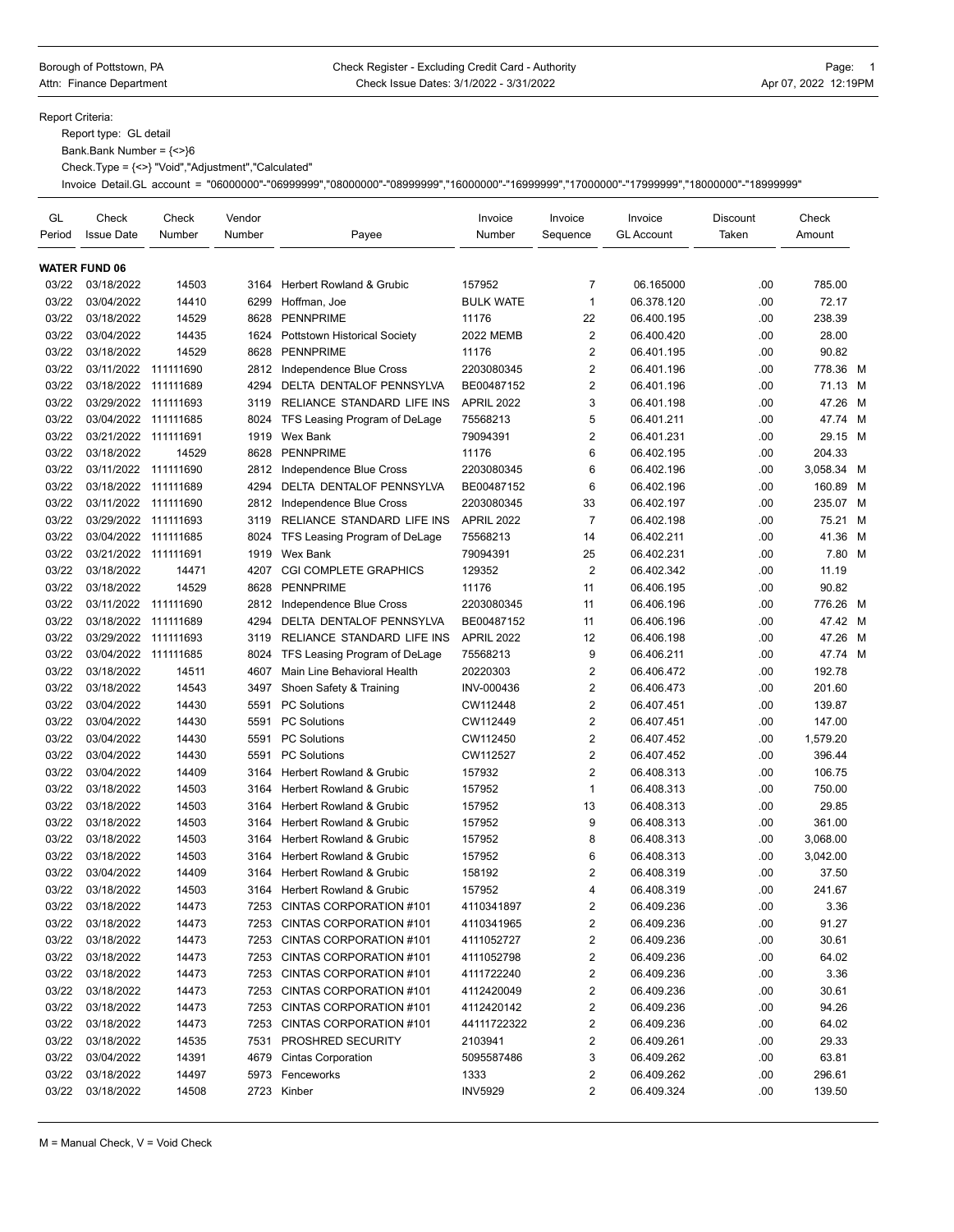# Borough of Pottstown, PA **Check Register - Excluding Credit Card** - Authority **CHO** Page: 2

| <b>DUIUUUII UI FUILSIUWII. FA</b> | Crieck Register - Excluding Credit Card - Additionly | Faye.                |
|-----------------------------------|------------------------------------------------------|----------------------|
| Attn: Finance Department          | Check Issue Dates: 3/1/2022 - 3/31/2022              | Apr 07, 2022 12:19PM |

| GL<br>Period | Check<br><b>Issue Date</b> | Check<br>Number | Vendor<br>Number | Payee                               | Invoice<br>Number | Invoice<br>Sequence     | Invoice<br><b>GL Account</b> | Discount<br>Taken | Check<br>Amount |  |
|--------------|----------------------------|-----------------|------------------|-------------------------------------|-------------------|-------------------------|------------------------------|-------------------|-----------------|--|
|              |                            |                 |                  |                                     |                   |                         |                              |                   |                 |  |
| 03/22        | 03/18/2022                 | 14508           | 2723             | Kinber                              | <b>INV6020</b>    | $\overline{2}$          | 06.409.324                   | .00               | 139.50          |  |
| 03/22        | 03/18/2022                 | 14527           | 1554             | PECO ENERGY CO                      | 43531-34026       | 18                      | 06.409.361                   | .00               | 9.13            |  |
| 03/22        | 03/18/2022                 | 14527           | 1554             | PECO ENERGY CO                      | 43531-34026       | 65                      | 06.409.361                   | .00               | 535.89          |  |
| 03/22        | 03/18/2022                 | 14527           | 1554             | PECO ENERGY CO                      | 43531-34026       | 61                      | 06.409.362                   | .00               | 554.44          |  |
| 03/22        | 03/04/2022                 | 14421           | 4713             | Longacre Electrical Service Inc     | P26906            | $\overline{2}$          | 06.409.373                   | .00               | 857.35          |  |
| 03/22        | 03/18/2022                 | 14506           | 3703             | <b>JOHNSON CONTROLS</b>             | 1-113189930       | $\overline{2}$          | 06.409.373                   | .00               | 124.34          |  |
| 03/22        | 03/18/2022                 | 14506           | 3703             | JOHNSON CONTROLS                    | 1-114354114       | $\overline{2}$          | 06.409.373                   | .00               | 174.22          |  |
| 03/22        | 03/18/2022                 | 14510           | 4713             | Longacre Electrical Service Inc     | P27018            | $\overline{2}$          | 06.409.373                   | .00               | 354.20          |  |
| 03/22        | 03/18/2022                 | 14560           | 6427             | Weavers Hardware Company            | 268122            | $\overline{2}$          | 06.409.373                   | .00               | 13.44           |  |
| 03/22        | 03/18/2022                 | 14529           | 8628             | <b>PENNPRIME</b>                    | 11176             | 27                      | 06.429.195                   | .00               | 3,065.01        |  |
| 03/22        | 03/11/2022                 | 111111690       | 2812             | Independence Blue Cross             | 2203080345        | 24                      | 06.429.196                   | .00               | 1,873.46 M      |  |
| 03/22        | 03/18/2022 111111689       |                 | 4294             | DELTA DENTALOF PENNSYLVA            | BE00487152        | 27                      | 06.429.196                   | .00               | 84.68 M         |  |
| 03/22        | 03/29/2022 111111693       |                 | 3119             | RELIANCE STANDARD LIFE INS          | <b>APRIL 2022</b> | 28                      | 06.429.198                   | .00               | 56.27 M         |  |
| 03/22        | 03/18/2022                 | 14529           | 8628             | <b>PENNPRIME</b>                    | 11176             | 17                      | 06.430.195                   | .00               | 11,919.50       |  |
| 03/22        | 03/11/2022                 | 111111690       | 2812             | Independence Blue Cross             | 2203080345        | 19                      | 06.430.196                   | .00               | 3,113.71 M      |  |
| 03/22        | 03/18/2022 111111689       |                 | 4294             | DELTA DENTALOF PENNSYLVA            | BE00487152        | 17                      | 06.430.196                   | .00               | 260.81 M        |  |
| 03/22        | 03/29/2022 111111693       |                 | 3119             | RELIANCE STANDARD LIFE INS          | <b>APRIL 2022</b> | 19                      | 06.430.198                   | .00               | 97.81 M         |  |
| 03/22        | 03/18/2022                 | 14562           | 5788             | <b>OFFICE BASICS</b>                | I-1939800         | $\overline{\mathbf{c}}$ | 06.430.210                   | .00               | 75.48           |  |
| 03/22        | 03/18/2022                 | 14562           | 5788             | <b>OFFICE BASICS</b>                | I-1939830         | $\overline{2}$          | 06.430.210                   | .00               | 8.59            |  |
| 03/22        | 03/18/2022                 | 14562           | 5788             | OFFICE BASICS                       | I-1947266         | $\overline{2}$          | 06.430.210                   | .00               | 73.43           |  |
| 03/22        | 03/04/2022 111111685       |                 | 8024             | TFS Leasing Program of DeLage       | 75568213          | 18                      | 06.430.211                   | .00               | 41.36 M         |  |
| 03/22        | 03/21/2022 111111691       |                 | 1919             | <b>Wex Bank</b>                     | 79094391          | 12                      | 06.430.231                   | .00               | 353.48 M        |  |
| 03/22        | 03/04/2022                 | 14390           | 4207             | <b>CGI COMPLETE GRAPHICS</b>        | 129480            | $\sqrt{2}$              | 06.430.241                   | .00               | 29.40           |  |
| 03/22        | 03/18/2022                 | 14472           | 4679             | <b>Cintas Corporation</b>           | 5098706080        | $\overline{2}$          | 06.430.241                   | .00               | 59.39           |  |
| 03/22        | 03/18/2022                 | 14560           | 6427             | Weavers Hardware Company            | 268122            | 10                      | 06.430.251                   | .00               | 11.73           |  |
| 03/22        | 03/18/2022                 | 14460           | 1474             | 21st Century Advertising            | 2271012           | $\overline{2}$          | 06.430.341                   | .00               | 40.21           |  |
| 03/22        | 03/18/2022                 | 14460           | 1474             | 21st Century Advertising            | 2271016           | 2                       | 06.430.341                   | .00               | 102.79          |  |
| 03/22        | 03/18/2022                 | 14460           | 1474             | 21st Century Advertising            | 2273323           | $\overline{2}$          | 06.430.341                   | .00               | 126.97          |  |
| 03/22        | 03/18/2022                 | 14527           | 1554             | PECO ENERGY CO                      | 43531-34026       | 29                      | 06.430.361                   | .00               | 177.98          |  |
| 03/22        | 03/18/2022                 | 14527           | 1554             | PECO ENERGY CO                      | 43531-34026       | 33                      | 06.430.362                   | .00               | 609.98          |  |
| 03/22        | 03/18/2022                 | 14560           | 6427             | Weavers Hardware Company            | 268122            | 6                       | 06.430.373                   | .00               | 40.78           |  |
| 03/22        | 03/18/2022                 | 14529           | 8628             | <b>PENNPRIME</b>                    | 11176             | 23                      | 06.447.195                   | .00               | 10,761.60       |  |
| 03/22        | 03/11/2022                 | 111111690       | 2812             | Independence Blue Cross             | 2203080345        | 25                      | 06.447.196                   | .00               | 4,713.61 M      |  |
| 03/22        | 03/18/2022                 | 111111689       | 4294             | DELTA DENTALOF PENNSYLVA            | BE00487152        | 22                      | 06.447.196                   | .00               | 177.82 M        |  |
| 03/22        | 03/29/2022 111111693       |                 | 3119             | RELIANCE STANDARD LIFE INS          | <b>APRIL 2022</b> | 24                      | 06.447.198                   | .00               | 46.27 M         |  |
| 03/22        | 03/18/2022                 | 14529           | 8628             | <b>PENNPRIME</b>                    | 11176             | 25                      | 06.448.195                   | .00               | 24,406.59       |  |
| 03/22        | 03/11/2022                 | 111111690       | 2812             | Independence Blue Cross             | 2203080345        | 26                      | 06.448.196                   | .00               | 8,310.17 M      |  |
| 03/22        | 03/18/2022                 | 14523           |                  | 3124 Occupational Health- Ptown Hos | 21288             | 3                       | 06.448.196                   | .00               | 170.00          |  |
| 03/22        | 03/18/2022 111111689       |                 |                  | 4294 DELTA DENTALOF PENNSYLVA       | BE00487152        | 24                      | 06.448.196                   | .00               | 508.06 M        |  |
| 03/22        | 03/29/2022 111111693       |                 | 3119             | RELIANCE STANDARD LIFE INS          | <b>APRIL 2022</b> | 26                      | 06.448.198                   | .00               | 130.41 M        |  |
| 03/22        | 03/18/2022                 | 14472           | 4679             | <b>Cintas Corporation</b>           | 5098706033        | 1                       | 06.448.210                   | .00               | 101.73          |  |
| 03/22        | 03/18/2022                 | 14524           | 5788             | OFFICE BASICS                       | I-1966164         | 1                       | 06.448.210                   | .00               | 1,172.00        |  |
| 03/22        | 03/04/2022                 | 14387           | 4897             | <b>BUCKMANS</b>                     | 769252            | 1                       | 06.448.222                   | .00               | 292.83          |  |
| 03/22        | 03/04/2022                 | 14394           | 836              | Coyne Chemical                      | 376064            | 1                       | 06.448.222                   | .00               | 695.44          |  |
| 03/22        | 03/04/2022                 | 14394           | 836              | Coyne Chemical                      | 376065            | 1                       | 06.448.222                   | .00               | 468.70          |  |
| 03/22        | 03/04/2022                 | 14394           | 836              | Coyne Chemical                      | 376363            | 1                       | 06.448.222                   | .00               | 1,934.20        |  |
| 03/22        | 03/04/2022                 | 14394           | 836              | Coyne Chemical                      | 376792            | 1                       | 06.448.222                   | .00               | 759.35          |  |
| 03/22        | 03/04/2022                 | 14449           | 2789             | Usalco                              | 20218812          | 1                       | 06.448.222                   | .00               | 9,948.40        |  |
| 03/22        | 03/04/2022 111111684       |                 | 7871             | <b>JCI Jones</b>                    | 878699            | 1                       | 06.448.222                   | .00               | 2,500.00 M      |  |
| 03/22        | 03/18/2022                 | 14466           | 4897             | <b>BUCKMANS</b>                     | 770338            | 1                       | 06.448.222                   | .00               | 1,253.45        |  |
| 03/22        | 03/18/2022                 | 14479           | 836              | Coyne Chemical                      | 377594            | 1                       | 06.448.222                   | .00               | 370.70          |  |
| 03/22        | 03/18/2022                 | 14479           | 836              | Coyne Chemical                      | 377595            | 1                       | 06.448.222                   | .00               | 681.74          |  |
| 03/22        | 03/18/2022                 | 14556           | 2789             | Usalco                              | 20220615          | 1                       | 06.448.222                   | .00               | 10,001.20       |  |
| 03/22        | 03/18/2022                 | 14556           | 2789             | Usalco                              | 20222307          | 1                       | 06.448.222                   | .00               | 10,023.20       |  |
| 03/22        | 03/18/2022                 | 14563           | 8624             | SHANNON CHEMICAL CORP               | 42591             | 1                       | 06.448.222                   | .00               | 5,029.78        |  |
| 03/22        | 03/04/2022                 | 14406           |                  | 719 HACH CO                         | 12876739          | 1                       | 06.448.225                   | .00               | 719.74          |  |
|              |                            |                 |                  |                                     |                   |                         |                              |                   |                 |  |

M = Manual Check, V = Void Check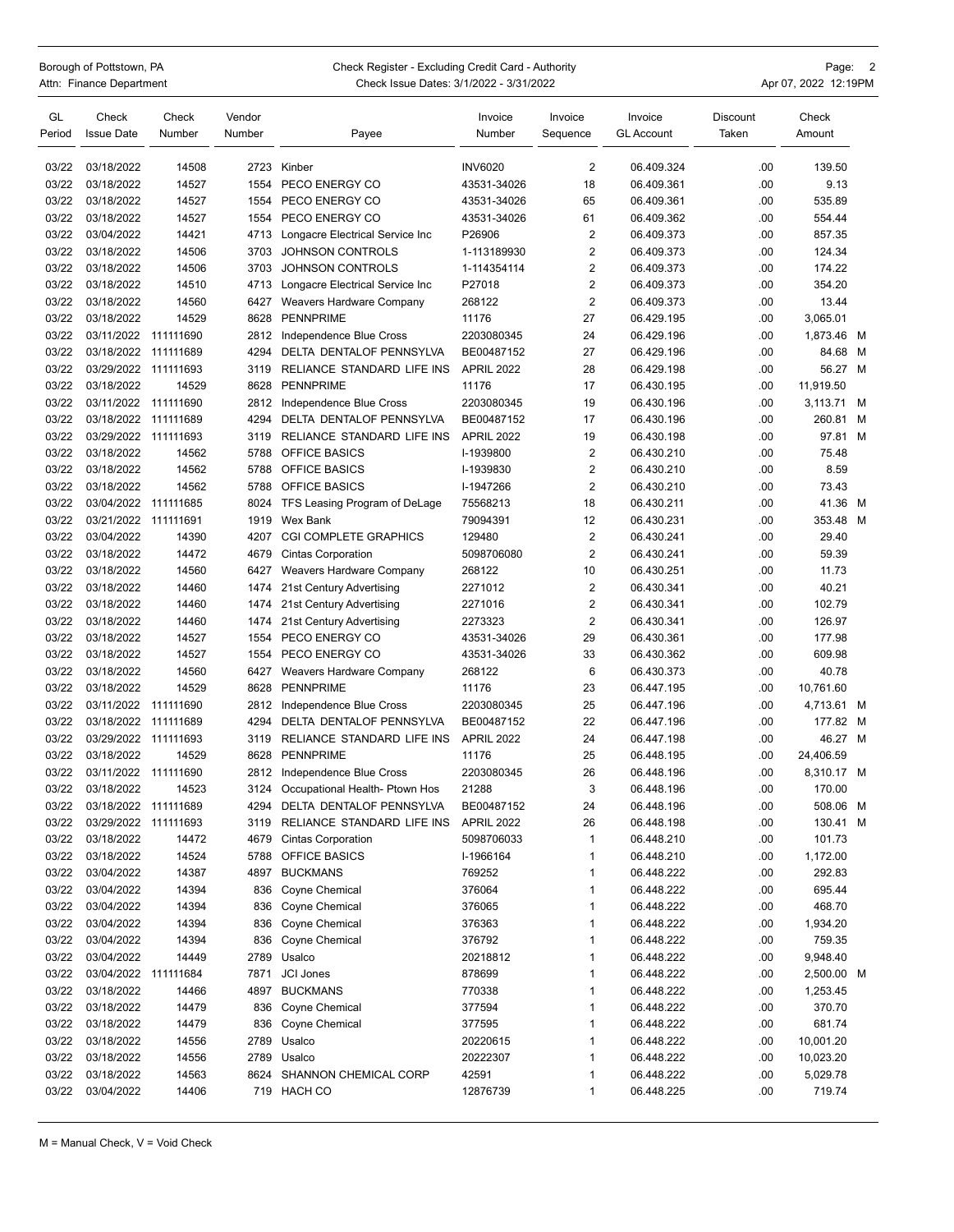## Borough of Pottstown, PA Check Register - Excluding Credit Card - Authority Page: 3 Attn: Finance Department Check Issue Dates: 3/1/2022 - 3/31/2022

| GL<br>Period | Check<br><b>Issue Date</b>     | Check<br>Number | Vendor<br>Number | Payee                          | Invoice<br>Number | Invoice<br>Sequence | Invoice<br><b>GL Account</b> | Discount<br>Taken | Check<br>Amount |  |
|--------------|--------------------------------|-----------------|------------------|--------------------------------|-------------------|---------------------|------------------------------|-------------------|-----------------|--|
|              |                                |                 |                  |                                |                   |                     |                              |                   |                 |  |
| 03/22        | 03/18/2022                     | 14501           | 719              | HACH CO                        | 12903563          | $\mathbf{1}$        | 06.448.225                   | .00.              | 929.60          |  |
| 03/22        | 03/04/2022                     | 14391           | 4679             | <b>Cintas Corporation</b>      | 5094696289        | 1                   | 06.448.236                   | .00.              | 107.68          |  |
| 03/22        | 03/04/2022                     | 14458           | 1819             | ZEP SALES AND SERVICE          | 9007060438        | 1                   | 06.448.236                   | .00.              | 277.71          |  |
| 03/22        | 03/04/2022                     | 14458           | 1819             | ZEP SALES AND SERVICE          | 9007112453        | $\mathbf{1}$        | 06.448.236                   | .00.              | 264.06          |  |
| 03/22        | 03/04/2022                     | 14458           | 1819             | ZEP SALES AND SERVICE          | 9007116786        | $\mathbf{1}$        | 06.448.236                   | .00               | 175.08          |  |
| 03/22        | 03/18/2022                     | 14473           | 7253             | CINTAS CORPORATION #101        | 4110342036        | $\mathbf{1}$        | 06.448.236                   | .00               | 87.60           |  |
| 03/22        | 03/18/2022                     | 14473           | 7253             | CINTAS CORPORATION #101        | 4111052817        | 1                   | 06.448.236                   | .00.              | 86.71           |  |
| 03/22        | 03/18/2022                     | 14473           | 7253             | CINTAS CORPORATION #101        | 4111722344        | 1                   | 06.448.236                   | .00.              | 78.60           |  |
| 03/22        | 03/18/2022                     | 14473           | 7253             | CINTAS CORPORATION #101        | 4112420111        | $\mathbf{1}$        | 06.448.236                   | .00.              | 78.60           |  |
| 03/22        | 03/18/2022                     | 14508           | 2723             | Kinber                         | <b>INV5929</b>    | 6                   | 06.448.324                   | .00.              | 139.50          |  |
| 03/22        | 03/18/2022                     | 14508           | 2723             | Kinber                         | <b>INV6020</b>    | 6                   | 06.448.324                   | .00.              | 139.50          |  |
| 03/22        | 03/04/2022                     | 14425           | 521              | MET-ED                         | 1000170006        | 1                   | 06.448.361                   | .00.              | 12,562.57       |  |
| 03/22        | 03/04/2022                     | 14414           | 7149             | <b>KENCOR ELEVATOR SYSTEMS</b> | 31395             | $\mathbf{1}$        | 06.448.373                   | .00.              | 113.30          |  |
| 03/22        | 03/04/2022                     | 14401           | 2716             | Gatti Morrison                 | 486172            | 1                   | 06.448.374                   | .00.              | 216.00          |  |
| 03/22        | 03/04/2022                     | 14428           | 8286             | NORTH EAST TECHNICAL SALE      | 41348             | $\mathbf{1}$        | 06.448.374                   | .00.              | 1,989.00        |  |
| 03/22        | 03/18/2022                     | 14461           | 1491             | A D Moyer                      | 338964            | $\mathbf{1}$        | 06.448.374                   | .00               | 20.60           |  |
| 03/22        | 03/18/2022                     | 14475           | 1826             | <b>CLARK INDUSTRIAL SUPPLY</b> | 172561            | 1                   | 06.448.374                   | .00.              | 8.58            |  |
| 03/22        | 03/18/2022                     | 14487           | 4311             | <b>ECS Midwest LLC</b>         | 955093            | 1                   | 06.448.377                   | .00.              | 674.00          |  |
| 03/22        | 03/04/2022                     | 14416           | 1961             | Keystone Engineering Group Inc | 2200253           | 1                   | 06.448.379                   | .00.              | 1,149.32        |  |
| 03/22        | 03/04/2022                     | 14396           | 5435             | DELAWARE RIVER BASIN COM       | 343-020822        | $\mathbf{1}$        | 06.448.420                   | .00.              | 1,356.18        |  |
| 03/22        | 03/18/2022                     | 14477           | 243              | Commonwealth of Pennsylvania   | 1233859           | $\mathbf{1}$        | 06.448.420                   | .00.              | 25,000.00       |  |
| 03/22        | 03/18/2022                     | 14482           | 5435             | Delaware River Basin Commissio | 222424            | $\mathbf{1}$        | 06.448.420                   | .00.              | 887.00          |  |
| 03/22        | 03/18/2022                     | 14529           | 8628             | <b>PENNPRIME</b>               | 11176             | 26                  | 06.449.195                   | .00.              | 18,163.04       |  |
| 03/22        | 03/11/2022                     | 111111690       | 2812             | Independence Blue Cross        | 2203080345        | 27                  | 06.449.196                   | .00.              | 7,800.90 M      |  |
| 03/22        | 03/18/2022                     | 14523           | 3124             | Occupational Health- Ptown Hos | 21288             | $\overline{2}$      | 06.449.196                   | .00.              | 250.00          |  |
| 03/22        | 03/18/2022 111111689           |                 | 4294             | DELTA DENTALOF PENNSYLVA       | BE00487152        | 25                  | 06.449.196                   | .00.              | 423.39 M        |  |
| 03/22        | 03/29/2022 111111693           |                 | 3119             | RELIANCE STANDARD LIFE INS     | <b>APRIL 2022</b> | 27                  | 06.449.198                   | .00.              | 130.41 M        |  |
| 03/22        | 03/21/2022 111111691           |                 | 1919             | Wex Bank                       | 79094391          | 16                  | 06.449.231                   | .00               | 1,326.68 M      |  |
| 03/22        | 03/18/2022                     | 14527           | 1554             | PECO ENERGY CO                 | 43531-34026       | 43                  | 06.449.361                   | .00.              | 59.04           |  |
| 03/22        | 03/18/2022                     | 14527           | 1554             | PECO ENERGY CO                 | 43531-34026       | 6                   | 06.449.363                   | .00.              | 550.93          |  |
| 03/22        | 03/18/2022                     | 14527           | 1554             | PECO ENERGY CO                 | 43531-34026       | 41                  | 06.449.363                   | .00.              | 1,464.60        |  |
| 03/22        | 03/18/2022                     | 14527           | 1554             | PECO ENERGY CO                 | 43531-34026       | 51                  | 06.449.363                   | .00.              | 751.53          |  |
| 03/22        | 03/18/2022                     | 14527           | 1554             | PECO ENERGY CO                 | 43531-34026       | 52                  | 06.449.363                   | .00               | 29.93           |  |
| 03/22        | 03/18/2022                     | 14527           | 1554             | PECO ENERGY CO                 | 43531-34026       | 54                  | 06.449.363                   | .00.              | 951.69          |  |
| 03/22        | 03/18/2022                     | 14516           | 521              | MET-ED                         | 1000615502        | $\mathbf{1}$        | 06.449.368                   | .00.              | 109.60          |  |
| 03/22        | 03/18/2022                     | 14516           | 521              | MET-ED                         | 1000617392        | $\mathbf{1}$        | 06.449.368                   | .00.              | 34.31           |  |
| 03/22        | 03/18/2022                     | 14527           | 1554             | PECO ENERGY CO                 | 43531-34026       | 22                  | 06.449.368                   | .00               | 34.51           |  |
| 03/22        | 03/18/2022                     | 14527           | 1554             | PECO ENERGY CO                 | 43531-34026       | 27                  |                              |                   |                 |  |
| 03/22        | 03/18/2022                     | 14527           |                  | 1554 PECO ENERGY CO            | 43531-34026       | 36                  | 06.449.368<br>06.449.368     | .00.<br>.00       | 574.44<br>6.19  |  |
|              | 03/18/2022                     |                 |                  | 1554 PECO ENERGY CO            |                   |                     |                              |                   |                 |  |
| 03/22        |                                | 14527           |                  |                                | 43531-34026       | 47                  | 06.449.368                   | .00               | 1,415.46        |  |
| 03/22        | 03/18/2022                     | 14527           |                  | 1554 PECO ENERGY CO            | 43531-34026       | 55                  | 06.449.368                   | .00               | 6.19            |  |
| 03/22        | 03/04/2022                     | 14436           |                  | 5707 Pure Technologies         | PTUS-PIN-0        | 1                   | 06.449.375                   | .00               | 2,859.36        |  |
| 03/22        | 03/18/2022                     | 14485           | 397              | Douglassville Quarry           | B-404M-0034       | $\mathbf{1}$        | 06.449.375                   | .00               | 3,010.13        |  |
| 03/22        | 03/18/2022                     | 14503           | 3164             | Herbert Rowland & Grubic       | 157952            | 10                  | 06.449.375                   | .00               | 835.00          |  |
| 03/22        | 03/18/2022                     | 14507           | 1961             | Keystone Engineering Group Inc | 2200252           | $\mathbf{1}$        | 06.449.375                   | .00               | 217.50          |  |
| 03/22        | 03/18/2022                     | 14512           | 1938             | MARTIN STONE QUARRIES INC      | 224318            | $\mathbf{1}$        | 06.449.375                   | .00               | 266.72          |  |
| 03/22        | 03/18/2022                     | 14560           |                  | 6427 Weavers Hardware Company  | 268122            | 14                  | 06.449.375                   | .00               | 312.80          |  |
| 03/22        | 03/04/2022                     | 14448           |                  | 2765 US Bank                   | <b>APRIL 2022</b> | $\mathbf{1}$        | 06.471.354                   | .00               | 152,845.84      |  |
| 03/22        | 03/04/2022                     | 14446           |                  | 2765 USBANK                    | SERIES 202        | 1                   | 06.471.356                   | .00.              | 1,256.39        |  |
|              | Total WATER FUND 06:           |                 |                  |                                |                   |                     |                              | .00               | 380,386.22      |  |
|              | <b>SEWER OPERATING FUND 08</b> |                 |                  |                                |                   |                     |                              |                   |                 |  |
| 03/22        | 03/04/2022 111111686           |                 |                  | 1761 UPPER POTTSGROVE TOWNS    | <b>FEBRUARY</b>   | 1                   | 08.235200                    | .00               | 83,489.01 M     |  |
| 03/22        | 03/04/2022                     | 14454           | 1800             | WEST POTTSGROVE TOWNSHI        | <b>FEBRUARY</b>   | 1                   | 08.235300                    | .00               | 22,734.32       |  |
| 03/22        | 03/04/2022                     | 14455           |                  | 1800 WEST POTTSGROVE TOWNSHI   | <b>CAPITAL FE</b> | 1                   | 08.235300                    | .00               | 1,716.70        |  |
|              |                                |                 |                  |                                |                   |                     |                              |                   |                 |  |

M = Manual Check, V = Void Check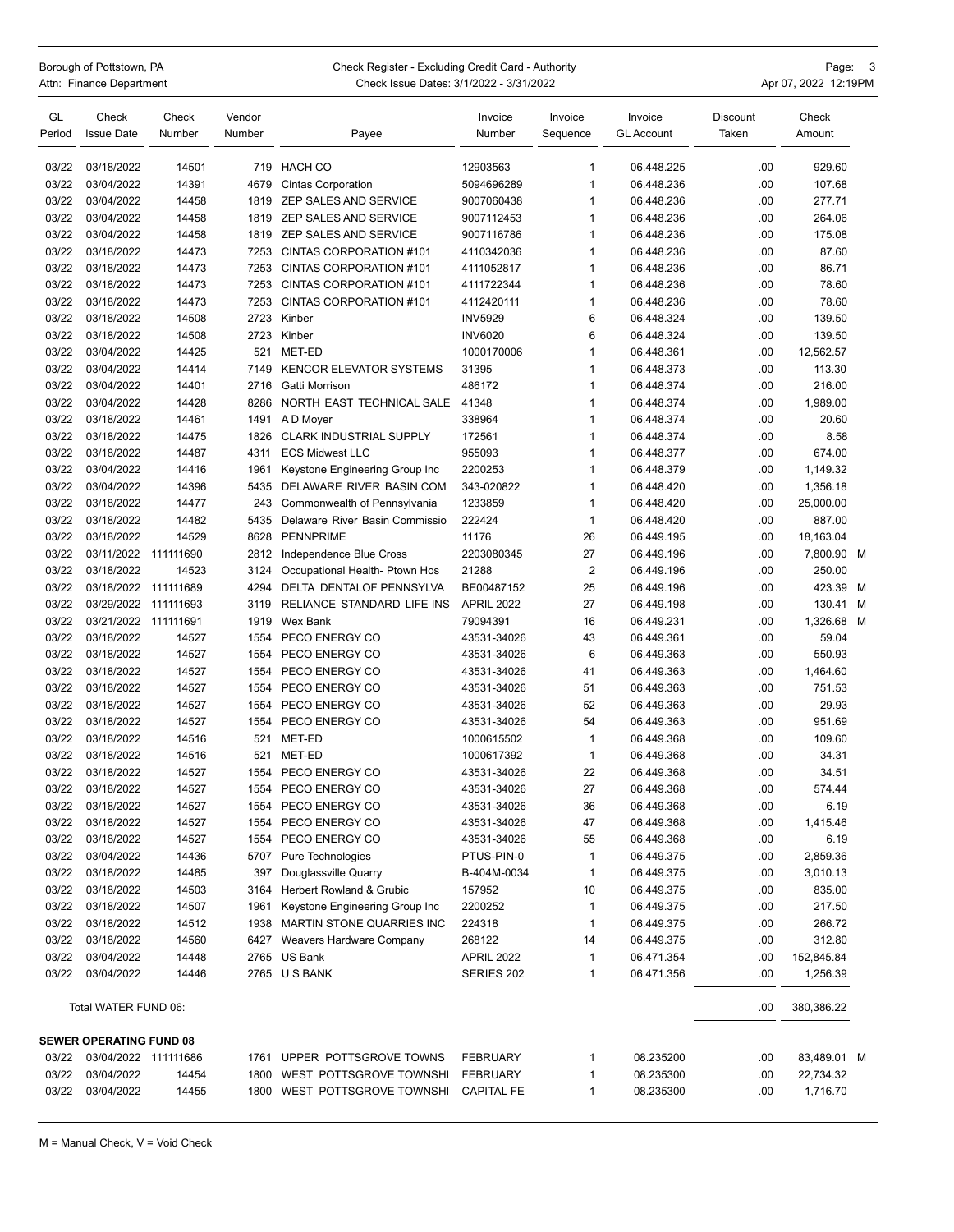## Borough of Pottstown, PA **Check Register - Excluding Credit Card** - Authority **CHO Page:** 4 Attn: Finance Department **Check Issue Dates: 3/1/2022 - 3/31/2022** Apr 07, 2022 12:19PM

| GL<br>Period | Check<br><b>Issue Date</b> | Check<br>Number | Vendor<br>Number | Payee                                | Invoice<br>Number | Invoice<br>Sequence | Invoice<br><b>GL Account</b> | <b>Discount</b><br>Taken | Check<br>Amount |   |
|--------------|----------------------------|-----------------|------------------|--------------------------------------|-------------------|---------------------|------------------------------|--------------------------|-----------------|---|
| 03/22        | 03/04/2022                 | 14435           | 1624             | <b>Pottstown Historical Society</b>  | <b>2022 MEMB</b>  | 3                   | 08.400.420                   | .00                      | 28.00           |   |
| 03/22        | 03/18/2022                 | 14529           | 8628             | <b>PENNPRIME</b>                     | 11176             | 3                   | 08.401.195                   | .00                      | 90.82           |   |
| 03/22        | 03/11/2022                 | 111111690       | 2812             | Independence Blue Cross              | 2203080345        | 3                   | 08.401.196                   | .00                      | 778.36 M        |   |
| 03/22        | 03/18/2022 111111689       |                 | 4294             | DELTA DENTALOF PENNSYLVA             | BE00487152        | 3                   | 08.401.196                   | .00                      | 71.13 M         |   |
| 03/22        | 03/29/2022 111111693       |                 | 3119             | RELIANCE STANDARD LIFE INS           | <b>APRIL 2022</b> | 4                   | 08.401.198                   | .00                      | 47.26           | M |
| 03/22        | 03/04/2022 111111685       |                 | 8024             | TFS Leasing Program of DeLage        | 75568213          | 6                   | 08.401.211                   | .00                      | 47.74 M         |   |
| 03/22        | 03/21/2022 111111691       |                 | 1919             | Wex Bank                             | 79094391          | 3                   | 08.401.231                   | .00                      | 29.15 M         |   |
| 03/22        | 03/18/2022                 | 14529           | 8628             | <b>PENNPRIME</b>                     | 11176             | $\overline{7}$      | 08.402.195                   | .00                      | 204.33          |   |
| 03/22        | 03/11/2022 111111690       |                 | 2812             | Independence Blue Cross              | 2203080345        | $\overline{7}$      | 08.402.196                   | .00                      | 3,058.34 M      |   |
| 03/22        | 03/18/2022 111111689       |                 | 4294             | DELTA DENTALOF PENNSYLVA             | BE00487152        | $\overline{7}$      | 08.402.196                   | .00                      | 160.89          | M |
| 03/22        | 03/11/2022 111111690       |                 | 2812             | Independence Blue Cross              | 2203080345        | 34                  | 08.402.197                   | .00                      | 235.07 M        |   |
| 03/22        | 03/29/2022 111111693       |                 | 3119             | RELIANCE STANDARD LIFE INS           | <b>APRIL 2022</b> | 8                   | 08.402.198                   | .00                      | 75.21 M         |   |
| 03/22        | 03/04/2022 111111685       |                 | 8024             | TFS Leasing Program of DeLage        | 75568213          | 15                  | 08.402.211                   | .00                      | 41.36           | M |
| 03/22        | 03/21/2022 111111691       |                 | 1919             | Wex Bank                             | 79094391          | 26                  | 08.402.231                   | .00                      | 7.80 M          |   |
| 03/22        | 03/18/2022                 | 14471           | 4207             | <b>CGI COMPLETE GRAPHICS</b>         | 129352            | 3                   | 08.402.342                   | .00                      | 11.19           |   |
| 03/22        | 03/18/2022                 | 14529           | 8628             | <b>PENNPRIME</b>                     | 11176             | 12                  | 08.406.195                   | .00                      | 90.82           |   |
| 03/22        | 03/11/2022                 | 111111690       | 2812             | Independence Blue Cross              | 2203080345        | 12                  | 08.406.196                   | .00                      | 776.26 M        |   |
| 03/22        | 03/18/2022 111111689       |                 | 4294             | DELTA DENTALOF PENNSYLVA             | BE00487152        | 12                  | 08.406.196                   | .00                      | 47.42 M         |   |
| 03/22        | 03/29/2022 111111693       |                 | 3119             | RELIANCE STANDARD LIFE INS           | <b>APRIL 2022</b> | 13                  | 08.406.198                   | .00                      | 47.26           | M |
| 03/22        | 03/04/2022 111111685       |                 | 8024             | TFS Leasing Program of DeLage        | 75568213          | 10                  | 08.406.211                   | .00                      | 47.74 M         |   |
| 03/22        | 03/18/2022                 | 14511           | 4607             | Main Line Behavioral Health          | 20220303          | 3                   | 08.406.472                   | .00                      | 192.78          |   |
| 03/22        | 03/18/2022                 | 14543           | 3497             | Shoen Safety & Training              | INV-000436        | 3                   | 08.406.473                   | .00                      | 201.60          |   |
| 03/22        | 03/04/2022                 | 14430           | 5591             | <b>PC Solutions</b>                  | CW112448          | 3                   | 08.407.451                   | .00                      | 139.87          |   |
| 03/22        | 03/04/2022                 | 14430           | 5591             | <b>PC Solutions</b>                  | CW112449          | 3                   | 08.407.451                   | .00                      | 147.00          |   |
| 03/22        | 03/04/2022                 | 14430           | 5591             | <b>PC Solutions</b>                  | CW112450          | 3                   | 08.407.452                   | .00                      | 1,579.20        |   |
| 03/22        | 03/04/2022                 | 14430           | 5591             | <b>PC Solutions</b>                  | CW112527          | 3                   | 08.407.452                   | .00                      | 396.44          |   |
| 03/22        | 03/04/2022                 | 14409           | 3164             | Herbert Rowland & Grubic             | 157932            | 1                   | 08.408.313                   | .00                      | 106.75          |   |
| 03/22        | 03/18/2022                 | 14503           | 3164             | Herbert Rowland & Grubic             | 157952            | $\overline{2}$      | 08.408.313                   | .00                      | 750.00          |   |
| 03/22        | 03/18/2022                 | 14503           | 3164             | Herbert Rowland & Grubic             | 157952            | 14                  | 08.408.313                   | .00                      | 29.85           |   |
| 03/22        | 03/18/2022                 | 14503           | 3164             | <b>Herbert Rowland &amp; Grubic</b>  | 157952            | 11                  | 08.408.313                   | .00                      | 705.00          |   |
| 03/22        | 03/18/2022                 | 14503           | 3164             | <b>Herbert Rowland &amp; Grubic</b>  | 157952            | 12                  | 08.408.313                   | .00                      | 3,120.00        |   |
| 03/22        | 03/04/2022                 | 14409           | 3164             | Herbert Rowland & Grubic             | 158192            | $\mathbf{1}$        | 08.408.319                   | .00                      | 37.50           |   |
| 03/22        | 03/18/2022                 | 14503           | 3164             | Herbert Rowland & Grubic             | 157952            | 5                   | 08.408.319                   | .00                      | 241.66          |   |
| 03/22        | 03/18/2022                 | 14473           | 7253             | CINTAS CORPORATION #101              | 4110341897        | 3                   | 08.409.236                   | .00                      | 3.36            |   |
| 03/22        | 03/18/2022                 | 14473           | 7253             | CINTAS CORPORATION #101              | 4110341965        | 3                   | 08.409.236                   | .00                      | 91.27           |   |
| 03/22        | 03/18/2022                 | 14473           | 7253             | CINTAS CORPORATION #101              | 4111052727        | 3                   | 08.409.236                   | .00                      | 30.61           |   |
| 03/22        | 03/18/2022                 | 14473           | 7253             | CINTAS CORPORATION #101              | 4111052798        | 3                   | 08.409.236                   | .00                      | 64.02           |   |
| 03/22        | 03/18/2022                 | 14473           | 7253             | CINTAS CORPORATION #101              | 4111722240        | 3                   | 08.409.236                   | .00                      | 3.36            |   |
| 03/22        | 03/18/2022                 | 14473           | 7253             | CINTAS CORPORATION #101              | 4112420049        | 3                   | 08.409.236                   | .00                      | 30.61           |   |
| 03/22        | 03/18/2022                 | 14473           | 7253             | CINTAS CORPORATION #101              | 4112420142        | 3                   | 08.409.236                   | .00                      | 94.26           |   |
| 03/22        | 03/18/2022                 | 14473           | 7253             | CINTAS CORPORATION #101              | 44111722322       | 3                   | 08.409.236                   | .00                      | 64.02           |   |
| 03/22        | 03/18/2022                 | 14535           | 7531             | PROSHRED SECURITY                    | 2103941           | 3                   | 08.409.261                   | .00                      | 29.33           |   |
| 03/22        | 03/04/2022                 | 14391           | 4679             | <b>Cintas Corporation</b>            | 5095587486        | 4                   | 08.409.262                   | .00                      | 63.81           |   |
| 03/22        | 03/18/2022                 | 14497           |                  | 5973 Fenceworks                      | 1333              | 3                   | 08.409.262                   | .00                      | 296.61          |   |
| 03/22        | 03/18/2022                 | 14508           | 2723             | Kinber                               | <b>INV5929</b>    | 3                   | 08.409.324                   | .00                      | 139.50          |   |
| 03/22        | 03/18/2022                 | 14508           | 2723             | Kinber                               | <b>INV6020</b>    | 3                   | 08.409.324                   | .00                      | 139.50          |   |
| 03/22        | 03/18/2022                 | 14527           | 1554             | PECO ENERGY CO                       | 43531-34026       | 19                  | 08.409.361                   | .00                      | 9.13            |   |
| 03/22        | 03/18/2022                 | 14527           | 1554             | PECO ENERGY CO                       | 43531-34026       | 66                  | 08.409.361                   | .00                      | 535.89          |   |
| 03/22        | 03/18/2022                 | 14527           |                  | 1554 PECO ENERGY CO                  | 43531-34026       | 62                  | 08.409.362                   | .00                      | 554.44          |   |
| 03/22        | 03/04/2022                 | 14421           | 4713             | Longacre Electrical Service Inc      | P26906            | 3                   | 08.409.373                   | .00                      | 857.35          |   |
| 03/22        | 03/18/2022                 | 14506           | 3703             | <b>JOHNSON CONTROLS</b>              | 1-113189930       | 3                   | 08.409.373                   | .00                      | 124.34          |   |
| 03/22        | 03/18/2022                 | 14506           | 3703             | JOHNSON CONTROLS                     | 1-114354114       | 3                   | 08.409.373                   | .00                      | 174.22          |   |
| 03/22        | 03/18/2022                 | 14510           |                  | 4713 Longacre Electrical Service Inc | P27018            | 3                   | 08.409.373                   | .00                      | 354.20          |   |
| 03/22        | 03/18/2022                 | 14560           | 6427             | Weavers Hardware Company             | 268122            | 3                   | 08.409.373                   | .00                      | 13.44           |   |
| 03/22        | 03/11/2022 111111690       |                 | 2812             | Independence Blue Cross              | 2203080345        | 28                  | 08.429.196                   | .00                      | 14,769.56 M     |   |
| 03/22        | 03/18/2022 111111689       |                 | 4294             | DELTA DENTALOF PENNSYLVA             | BE00487152        | 26                  | 08.429.196                   | .00                      | 846.77 M        |   |

M = Manual Check, V = Void Check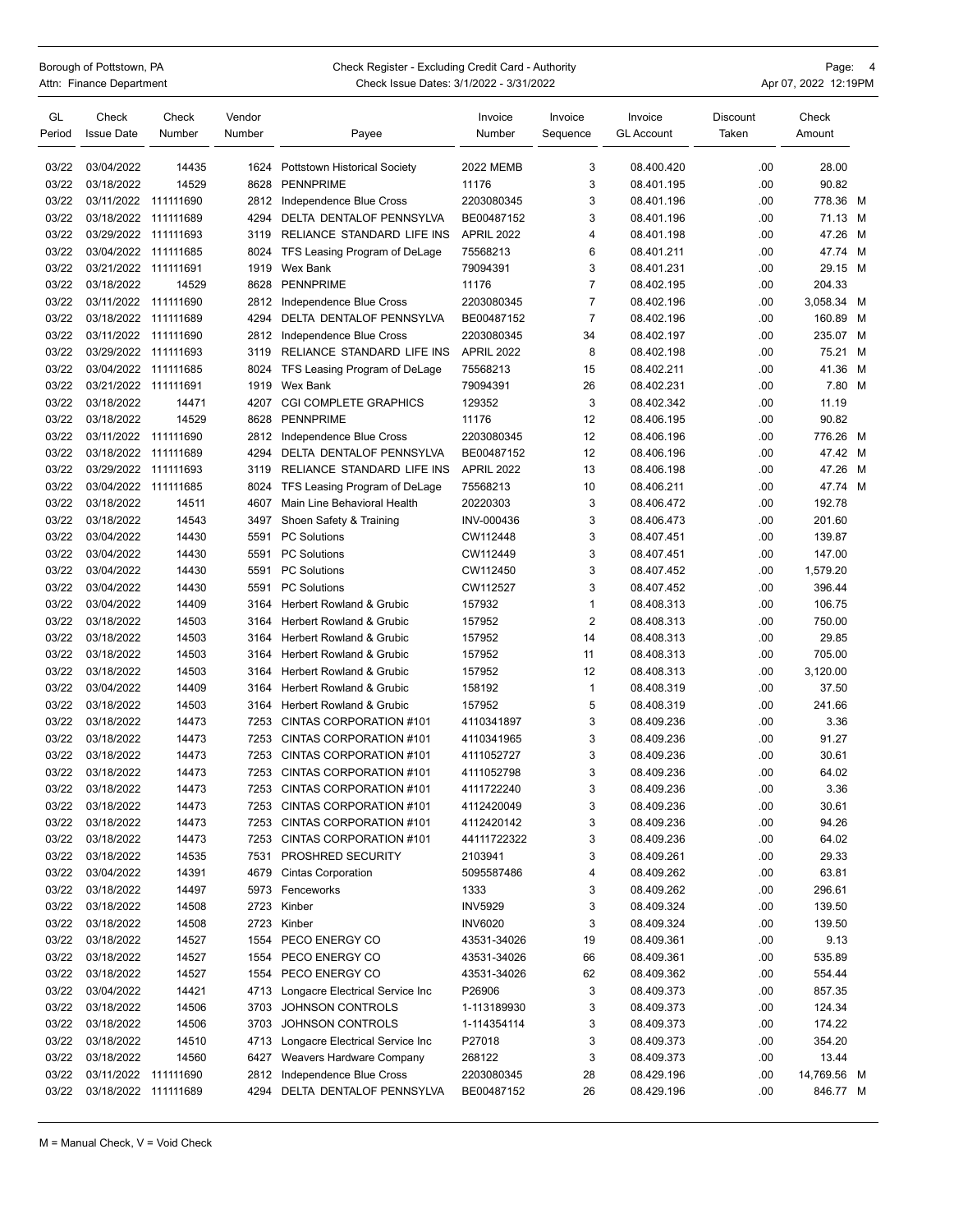| rough of Pottstown, PA |  |
|------------------------|--|
| n: Finance Denartment  |  |

## Borough of Pottstown, PA **Check Register - Excluding Credit Card** - Authority **CHO** Page: 5 Attn: Finance Department **Check Issue Dates: 3/1/2022 - 3/31/2022** Apr 07, 2022 12:19PM

| GL<br>Period   | Check<br><b>Issue Date</b> | Check<br>Number | Vendor<br>Number | Payee                                | Invoice<br>Number             | Invoice<br>Sequence | Invoice<br><b>GL Account</b> | Discount<br>Taken | Check<br>Amount    |  |
|----------------|----------------------------|-----------------|------------------|--------------------------------------|-------------------------------|---------------------|------------------------------|-------------------|--------------------|--|
| 03/22          | 03/29/2022                 | 111111693       | 3119             | RELIANCE STANDARD LIFE INS           | <b>APRIL 2022</b>             | 29                  | 08.429.198                   | .00               | 379.75 M           |  |
| 03/22          | 03/04/2022                 | 14399           | 1257             | <b>EDWARDS BUSINESS SYSTEM</b>       | 3281752                       | $\mathbf{1}$        | 08.429.210                   | .00               | 68.26              |  |
| 03/22          | 03/18/2022                 | 14490           | 1257             | EDWARDS BUSINESS SYSTEM              | 3294818                       | $\mathbf{1}$        | 08.429.210                   | .00               | 75.09              |  |
| 03/22          | 03/04/2022                 | 14394           | 836              | Coyne Chemical                       | 376066                        | $\mathbf{1}$        | 08.429.222                   | .00               | 680.68             |  |
| 03/22          | 03/04/2022                 | 14394           | 836              | Coyne Chemical                       | 376793                        | $\mathbf{1}$        | 08.429.222                   | .00               | 285.48             |  |
| 03/22          | 03/04/2022                 | 14394           | 836              | Coyne Chemical                       | 376794                        | $\mathbf{1}$        | 08.429.222                   | .00               | 1,022.30           |  |
| 03/22          | 03/04/2022                 | 14453           | 6427             | Weavers Hardware Company             | 265935                        | $\mathbf{1}$        | 08.429.222                   | .00               | 3,900.00           |  |
| 03/22          | 03/04/2022                 | 14457           | 6336             | YOUNG & CO, JOHN R                   | 31852                         | $\mathbf{1}$        | 08.429.222                   | .00               | 1,554.89           |  |
| 03/22          | 03/04/2022 111111684       |                 | 7871             | <b>JCI JONES CHEMICALS</b>           | 878168                        | $\mathbf{1}$        | 08.429.222                   | .00               | 6,250.00 M         |  |
| 03/22          | 03/18/2022                 | 14479           | 836              | Coyne Chemical                       | 377593                        | $\mathbf{1}$        | 08.429.222                   | .00               | 994.05             |  |
| 03/22          | 03/18/2022                 | 111111688       | 7871             | <b>JCI JONES CHEMICALS</b>           | 879511                        | $\mathbf{1}$        | 08.429.222                   | .00               | 6,825.00 M         |  |
| 03/22          | 03/04/2022                 | 14379           | 3507             | <b>Advanced Analytical Solutions</b> | 30742                         | $\mathbf{1}$        | 08.429.225                   | .00               | 469.52             |  |
| 03/22          | 03/04/2022                 | 14408           | 3941             | Hawk Mountain Labs                   | 20809                         | $\mathbf{1}$        | 08.429.225                   | .00               | 700.00             |  |
| 03/22          | 03/04/2022                 | 14437           | 1622             | <b>READING FOUNDRY &amp; SUPPLY</b>  | S2456322.00                   | $\mathbf{1}$        | 08.429.225                   | .00               | 422.66             |  |
| 03/22          | 03/04/2022                 | 14444           | 1730             | <b>Thomas Scientific</b>             | 2535301                       | $\mathbf{1}$        | 08.429.225                   | .00               | 71.48              |  |
| 03/22          | 03/18/2022                 | 14502           | 3941             | Hawk Mountain Labs                   | 21564                         | $\mathbf{1}$        | 08.429.225                   | .00               | 868.00             |  |
| 03/22          | 03/21/2022 111111691       |                 | 1919             | Wex Bank                             | 79094391                      | 21                  | 08.429.231                   | .00               | 484.73 M           |  |
| 03/22          | 03/04/2022                 | 14457           | 6336             | YOUNG & CO, JOHN R                   | 8509                          | $\mathbf{1}$        | 08.429.232                   | .00               | 378.47             |  |
| 03/22          | 03/04/2022                 | 14391           | 4679             | <b>Cintas Corporation</b>            | 5095903818                    | $\mathbf{1}$        | 08.429.236                   | .00               | 138.86             |  |
| 03/22          | 03/18/2022                 | 14473           | 7253             | CINTAS CORPORATION #101              | 4110342035                    | $\mathbf{1}$        | 08.429.236                   | .00               | 77.48              |  |
| 03/22          | 03/18/2022                 | 14473           | 7253             | CINTAS CORPORATION #101              | 4111052886                    | $\mathbf{1}$        | 08.429.236                   | .00               | 179.39             |  |
| 03/22          | 03/18/2022                 | 14473           | 7253             | CINTAS CORPORATION #101              | 4112420119                    | $\mathbf{1}$        | 08.429.236                   | .00               | 77.48              |  |
| 03/22          | 03/18/2022                 | 14473           | 7253             | CINTAS CORPORATION #101              | 411722287                     | $\mathbf{1}$        | 08.429.236                   | .00               | 183.44             |  |
| 03/22          | 03/04/2022                 | 14383           | 9020             | AutoZone                             | 4610465105                    | $\mathbf{1}$        | 08.429.251                   | .00               | 197.58             |  |
| 03/22          | 03/04/2022                 | 14383           | 9020             | AutoZone                             | 4610467187                    | $\mathbf{1}$        | 08.429.251                   | .00               | 192.08             |  |
| 03/22          | 03/18/2022                 | 14464           | 9020             | AutoZone                             | 4610485205                    | $\mathbf{1}$        | 08.429.251                   | .00               | 40.69              |  |
| 03/22          | 03/18/2022                 | 14541           | 8654             | SCHNEIDERS FLEET AUTO TAG            | 47704                         | $\mathbf{1}$        | 08.429.251                   | .00               | 98.00              |  |
| 03/22          | 03/18/2022                 | 14508           | 2723             | Kinber                               | <b>INV5929</b>                | $\overline{7}$      | 08.429.324                   | .00               | 139.50             |  |
| 03/22          | 03/18/2022                 | 14508           | 2723             | Kinber                               | <b>INV6020</b>                | $\overline{7}$      | 08.429.324                   | .00               | 139.50             |  |
| 03/22          | 03/18/2022                 | 14557           | 8385             | Verizon                              | 9900861443                    | $\mathbf{1}$        | 08.429.324                   | .00               | 210.08             |  |
| 03/22          | 03/18/2022                 | 14527           | 1554             | PECO ENERGY CO                       | 43531-34026                   | 45                  | 08.429.361                   | .00               | 48,052.12          |  |
| 03/22          | 03/18/2022                 | 14478           | 9                | <b>Constellation Newenergy</b>       | 3420440                       | $\mathbf{1}$        | 08.429.362                   | .00               | 11,518.00          |  |
| 03/22          | 03/18/2022                 | 14527           | 1554             | PECO ENERGY CO                       | 43531-34026                   | $\overline{2}$      | 08.429.362                   | .00               | 4,759.21           |  |
| 03/22<br>03/22 | 03/18/2022                 | 14527           | 1554<br>1554     | PECO ENERGY CO<br>PECO ENERGY CO     | 43531-34026<br>43531-34026    | 10<br>16            | 08.429.362                   | .00<br>.00        | 28.57<br>2,496.81  |  |
| 03/22          | 03/18/2022<br>03/18/2022   | 14527<br>14527  | 1554             | PECO ENERGY CO                       | 43531-34026                   | 40                  | 08.429.363<br>08.429.363     | .00               |                    |  |
| 03/22          | 03/18/2022                 | 14527           | 1554             | PECO ENERGY CO                       | 43531-34026                   | 58                  | 08.429.363                   | .00               | 29.96<br>155.95    |  |
| 03/22          | 03/04/2022                 | 14395           | 4538             | <b>Custom AG Service</b>             | 220214                        | $\mathbf{1}$        | 08.429.365                   | .00               | 1,005.95           |  |
|                | 03/04/2022                 | 14398           | 9188             | Denali Water Solutions               |                               | 1                   |                              |                   |                    |  |
| 03/22<br>03/22 | 03/04/2022                 | 14398           | 9188             | <b>Denali Water Solutions</b>        | INV272615<br><b>INV290446</b> | $\mathbf{1}$        | 08.429.365<br>08.429.365     | .00<br>.00        | 1,935.39<br>390.00 |  |
| 03/22          | 03/04/2022                 | 14398           | 9188             | <b>Denali Water Solutions</b>        | INV294331                     | 1                   | 08.429.365                   | .00               | 390.00             |  |
| 03/22          | 03/04/2022                 | 14398           | 9188             | Denali Water Solutions               | INV294334                     | 1                   | 08.429.365                   | .00               | 1,813.14           |  |
| 03/22          | 03/04/2022                 | 14432           | 5346             | PIONEER CROSSING LANDFILL            | 0000118088                    | 1                   | 08.429.365                   | .00               | 9,249.47           |  |
| 03/22          | 03/04/2022                 | 14432           | 5346             | PIONEER CROSSING LANDFILL            | 0000118205                    | 1                   | 08.429.365                   | .00               | 7,706.71           |  |
| 03/22          | 03/04/2022                 | 14432           | 5346             | PIONEER CROSSING LANDFILL            | 0000118330                    | $\mathbf{1}$        | 08.429.365                   | .00               | 5,919.06           |  |
| 03/22          | 03/18/2022                 | 14480           | 4538             | <b>Custom AG Service</b>             | 220222                        | $\mathbf{1}$        | 08.429.365                   | .00               | 909.85             |  |
| 03/22          | 03/18/2022                 | 14483           | 9188             | Denali Water Solutions               | INV295445                     | $\mathbf{1}$        | 08.429.365                   | .00               | 390.00             |  |
| 03/22          | 03/18/2022                 | 14483           | 9188             | Denali Water Solutions               | INV295446                     | $\mathbf{1}$        | 08.429.365                   | .00               | 2,508.34           |  |
| 03/22          | 03/18/2022                 | 14483           | 9188             | Denali Water Solutions               | <b>INV295447</b>              | $\mathbf{1}$        | 08.429.365                   | .00               | 660.20             |  |
| 03/22          | 03/18/2022                 | 14483           | 9188             | Denali Water Solutions               | INV296751                     | 1                   | 08.429.365                   | .00               | 1,913.30           |  |
| 03/22          | 03/18/2022                 | 14483           | 9188             | Denali Water Solutions               | INV296752                     | 1                   | 08.429.365                   | .00               | 1,371.02           |  |
| 03/22          | 03/18/2022                 | 14531           | 5346             | PIONEER CROSSING LANDFILL            | 0000118440                    | 1                   | 08.429.365                   | .00               | 6,014.88           |  |
| 03/22          | 03/18/2022                 | 14531           | 5346             | PIONEER CROSSING LANDFILL            | 0000118565                    | $\mathbf{1}$        | 08.429.365                   | .00               | 560.79             |  |
| 03/22          | 03/04/2022                 | 14423           | 8191             | <b>Material Matters</b>              | 20220022                      | $\mathbf{1}$        | 08.429.367                   | .00               | 520.00             |  |
| 03/22          | 03/04/2022                 | 14431           | 445              | PENN STATE UNIVERSITY                | 125584                        | $\mathbf{1}$        | 08.429.367                   | .00               | 750.00             |  |
| 03/22          | 03/04/2022                 | 14447           | 3978             | <b>United Site Services</b>          | 0006413717                    | $\mathbf{1}$        | 08.429.367                   | .00               | 124.85             |  |
|                |                            |                 |                  |                                      |                               |                     |                              |                   |                    |  |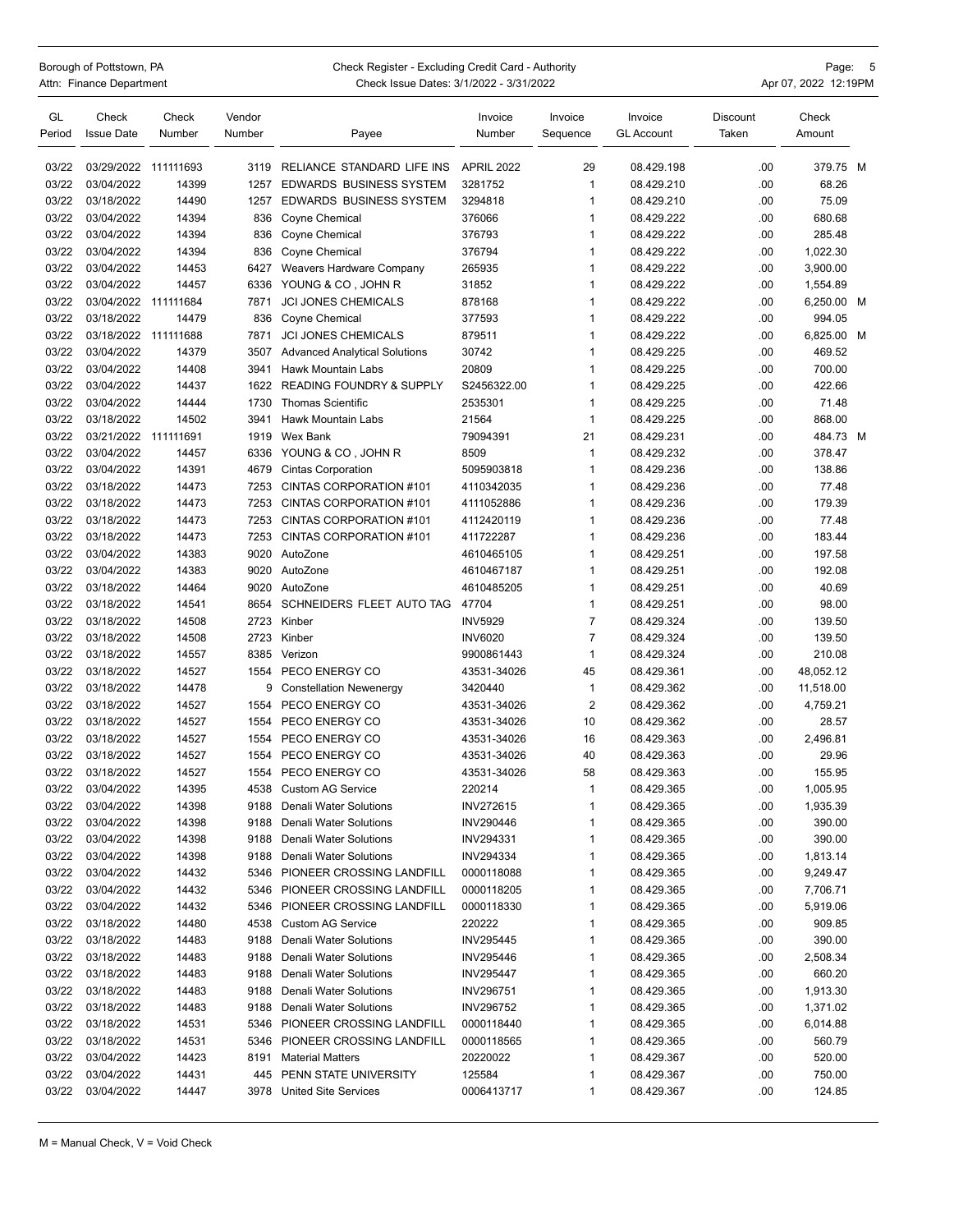## Borough of Pottstown, PA **Check Register - Excluding Credit Card** - Authority **CHO** Page: 6 Attn: Finance Department **Check Issue Dates: 3/1/2022 - 3/31/2022** Apr 07, 2022 12:19PM

| GL<br>Period   | Check<br><b>Issue Date</b> | Check<br>Number | Vendor<br>Number | Payee                               | Invoice<br>Number  | Invoice<br>Sequence | Invoice<br><b>GL Account</b> | Discount<br>Taken | Check<br>Amount      |  |
|----------------|----------------------------|-----------------|------------------|-------------------------------------|--------------------|---------------------|------------------------------|-------------------|----------------------|--|
| 03/22          | 03/18/2022                 | 14459           | 8659             | J G ENVIRONMENTAL LLC               | A118130            | 1                   | 08.429.367                   | .00               | 23,700.00            |  |
| 03/22          | 03/18/2022                 | 14528           | 445              | PENN STATE UNIVERSITY               | 126346             | 1                   | 08.429.367                   | .00               | 750.00               |  |
| 03/22          | 03/04/2022                 | 14451           | 6685             | VICTORY FIRE PROTECTION IN          | W15082             | 1                   | 08.429.373                   | .00               | 380.00               |  |
| 03/22          | 03/18/2022                 | 14549           | 1631             | <b>TOTAL RENTAL</b>                 | 27683-2            | 1                   | 08.429.373                   | .00               | 62.72                |  |
| 03/22          | 03/04/2022                 | 14381           | 4120             | <b>ATCO</b> International           | 10591609           | 1                   | 08.429.374                   | .00               | 1,330.65             |  |
| 03/22          | 03/04/2022                 | 14392           | 1826             | <b>CLARK INDUSTRIAL SUPPLY</b>      | 171357             | 1                   | 08.429.374                   | .00               | 1,089.46             |  |
| 03/22          | 03/04/2022                 | 14428           | 8286             | NORTH EAST TECHNICAL SALE           | 41311              | 1                   | 08.429.374                   | .00               | 251.02               |  |
| 03/22          | 03/04/2022                 | 14437           | 1622             | <b>READING FOUNDRY &amp; SUPPLY</b> | S2453468.00        | 1                   | 08.429.374                   | .00               | 217.65               |  |
| 03/22          | 03/04/2022                 | 14437           | 1622             | <b>READING FOUNDRY &amp; SUPPLY</b> | S2454808.00        | 1                   | 08.429.374                   | .00               | 632.45               |  |
| 03/22          | 03/04/2022                 | 14437           | 1622             | <b>READING FOUNDRY &amp; SUPPLY</b> | S2455081.00        | 1                   | 08.429.374                   | .00               | 299.16               |  |
| 03/22          | 03/04/2022                 | 14437           | 1622             | <b>READING FOUNDRY &amp; SUPPLY</b> | S2456042.00        | 1                   | 08.429.374                   | .00               | 254.99               |  |
| 03/22          | 03/04/2022                 | 14437           | 1622             | <b>READING FOUNDRY &amp; SUPPLY</b> | S2456766.00        | 1                   | 08.429.374                   | .00               | 61.69                |  |
| 03/22          | 03/04/2022                 | 14437           | 1622             | <b>READING FOUNDRY &amp; SUPPLY</b> | S2459104.00        | 1                   | 08.429.374                   | .00               | 47.71                |  |
| 03/22          | 03/04/2022                 | 14445           | 4813             | <b>TRS Welding</b>                  | 15190              | 1                   | 08.429.374                   | .00               | 231.25               |  |
| 03/22          | 03/18/2022                 | 14465           | 506              | <b>BSI Electical Contractors</b>    | 22-063             | 1                   | 08.429.374                   | .00               | 9,290.00             |  |
| 03/22          | 03/18/2022                 | 14492           | 525              | Environmental Service & Equipme     | 13775              | 1                   | 08.429.374                   | .00               | 4,840.75             |  |
| 03/22          | 03/18/2022                 | 14492           | 525              | Environmental Service & Equipme     | 13784              | 1                   | 08.429.374                   | .00               | 9,478.96             |  |
| 03/22          | 03/18/2022                 | 14517           | 6402             | <b>MGK INDUSTRIES</b>               | 1284               | 1                   | 08.429.374                   | .00               | 500.00               |  |
| 03/22          | 03/18/2022                 | 14537           | 1622             | <b>READING FOUNDRY &amp; SUPPLY</b> | S2461781.00        | 1                   | 08.429.374                   | .00               | 121.70               |  |
| 03/22          | 03/18/2022                 | 14537           | 1622             | <b>READING FOUNDRY &amp; SUPPLY</b> | S2462474.00        | 1                   | 08.429.374                   | .00               | 232.86               |  |
| 03/22          | 03/18/2022                 | 14537           | 1622             | <b>READING FOUNDRY &amp; SUPPLY</b> | S2463189.00        | 1                   | 08.429.374                   | .00               | 32.77                |  |
| 03/22          | 03/18/2022                 | 14517           | 6402             | <b>MGK INDUSTRIES</b>               | 1307               | 1                   | 08.429.376                   | .00               | 1,625.00             |  |
| 03/22          | 03/18/2022                 | 14481           | 3836             | Decotex                             | <b>INV39602</b>    | 1                   | 08.429.378                   | .00               | 29,145.60            |  |
| 03/22          | 03/18/2022                 | 14481           | 3836             | Decotex                             | <b>INV39602</b>    | $\overline{2}$      | 08.429.378                   | .00               | 450.00               |  |
| 03/22          | 03/18/2022                 | 14546           | 6343             | Thermal Instrument Co               | 28780              | 1                   | 08.429.378                   | .00               | 3,460.67             |  |
| 03/22          | 03/18/2022                 | 14496           | 6751             | <b>EXCELSIOR BLOWER SYSTEM</b>      | 0909319-IN         | 1                   | 08.429.380                   | .00               | 2,900.00             |  |
| 03/22          | 03/18/2022                 | 14549           | 1631             | <b>TOTAL RENTAL</b>                 | 27808-2            | 1                   | 08.429.384                   | .00               | 58.05                |  |
| 03/22          | 03/04/2022                 | 14416           | 1961             | Keystone Engineering Group Inc      | 2200254            | 1                   | 08.429.385                   | .00               | 3,152.65             |  |
| 03/22          | 03/04/2022                 | 14406           | 719              | <b>HACH CO</b><br><b>HACH CO</b>    | 12850605           | 1                   | 08.429.386                   | .00               | 1,088.00             |  |
| 03/22<br>03/22 | 03/18/2022<br>03/18/2022   | 14501<br>14482  | 719<br>5435      | Delaware River Basin Commissio      | 12904539<br>222423 | 1<br>1              | 08.429.386<br>08.429.420     | .00<br>.00        | 1,088.00<br>1,082.00 |  |
| 03/22          | 03/18/2022                 | 14529           | 8628             | <b>PENNPRIME</b>                    | 11176              | 18                  | 08.430.195                   | .00               | 4,090.91             |  |
| 03/22          | 03/11/2022                 | 111111690       | 2812             | Independence Blue Cross             | 2203080345         | 20                  | 08.430.196                   | .00               | 3,113.71 M           |  |
| 03/22          | 03/18/2022                 | 111111689       | 4294             | DELTA DENTALOF PENNSYLVA            | BE00487152         | 18                  | 08.430.196                   | .00               | 260.81 M             |  |
| 03/22          | 03/29/2022                 | 111111693       | 3119             | RELIANCE STANDARD LIFE INS          | <b>APRIL 2022</b>  | 20                  | 08.430.198                   | .00               | 97.81 M              |  |
| 03/22          | 03/18/2022                 | 14562           | 5788             | OFFICE BASICS                       | I-1939800          | 3                   | 08.430.210                   | .00               | 75.48                |  |
| 03/22          | 03/18/2022                 | 14562           | 5788             | OFFICE BASICS                       | I-1939830          | 3                   | 08.430.210                   | .00               | 8.59                 |  |
| 03/22          | 03/18/2022                 | 14562           | 5788             | OFFICE BASICS                       | I-1947266          | 3                   | 08.430.210                   | .00               | 73.43                |  |
| 03/22          | 03/04/2022 111111685       |                 |                  | 8024 TFS Leasing Program of DeLage  | 75568213           | 19                  | 08.430.211                   | .00               | 41.36 M              |  |
| 03/22          | 03/21/2022 111111691       |                 | 1919             | Wex Bank                            | 79094391           | 13                  | 08.430.231                   | .00               | 353.48 M             |  |
| 03/22          | 03/04/2022                 | 14390           | 4207             | CGI COMPLETE GRAPHICS               | 129480             | 3                   | 08.430.241                   | .00               | 29.40                |  |
| 03/22          | 03/18/2022                 | 14472           | 4679             | <b>Cintas Corporation</b>           | 5098706080         | 3                   | 08.430.241                   | .00               | 59.39                |  |
| 03/22          | 03/18/2022                 | 14560           | 6427             | Weavers Hardware Company            | 268122             | 11                  | 08.430.251                   | .00               | 11.73                |  |
| 03/22          | 03/18/2022                 | 14460           | 1474             | 21st Century Advertising            | 2271002            | 1                   | 08.430.341                   | .00               | 351.86               |  |
| 03/22          | 03/18/2022                 | 14460           |                  | 1474 21st Century Advertising       | 2271012            | 3                   | 08.430.341                   | .00               | 40.21                |  |
| 03/22          | 03/18/2022                 | 14460           |                  | 1474 21st Century Advertising       | 2271016            | 3                   | 08.430.341                   | .00               | 102.79               |  |
| 03/22          | 03/18/2022                 | 14460           |                  | 1474 21st Century Advertising       | 2273323            | 3                   | 08.430.341                   | .00               | 126.97               |  |
| 03/22          | 03/18/2022                 | 14527           |                  | 1554 PECO ENERGY CO                 | 43531-34026        | 30                  | 08.430.361                   | .00               | 177.98               |  |
| 03/22          | 03/18/2022                 | 14527           |                  | 1554 PECO ENERGY CO                 | 43531-34026        | 34                  | 08.430.362                   | .00               | 609.98               |  |
| 03/22          | 03/18/2022                 | 14560           | 6427             | Weavers Hardware Company            | 268122             | 7                   | 08.430.373                   | .00               | 40.78                |  |
| 03/22          | 03/18/2022                 | 14529           | 8628             | PENNPRIME                           | 11176              | 24                  | 08.447.195                   | .00               | 10,761.60            |  |
| 03/22          | 03/11/2022 111111690       |                 | 2812             | Independence Blue Cross             | 2203080345         | 29                  | 08.447.196                   | .00               | 4,713.61 M           |  |
| 03/22          | 03/18/2022 111111689       |                 | 4294             | DELTA DENTALOF PENNSYLVA            | BE00487152         | 23                  | 08.447.196                   | .00               | 414.92 M             |  |
| 03/22          | 03/29/2022 111111693       |                 | 3119             | RELIANCE STANDARD LIFE INS          | APRIL 2022         | 25                  | 08.447.198                   | .00               | 71.34 M              |  |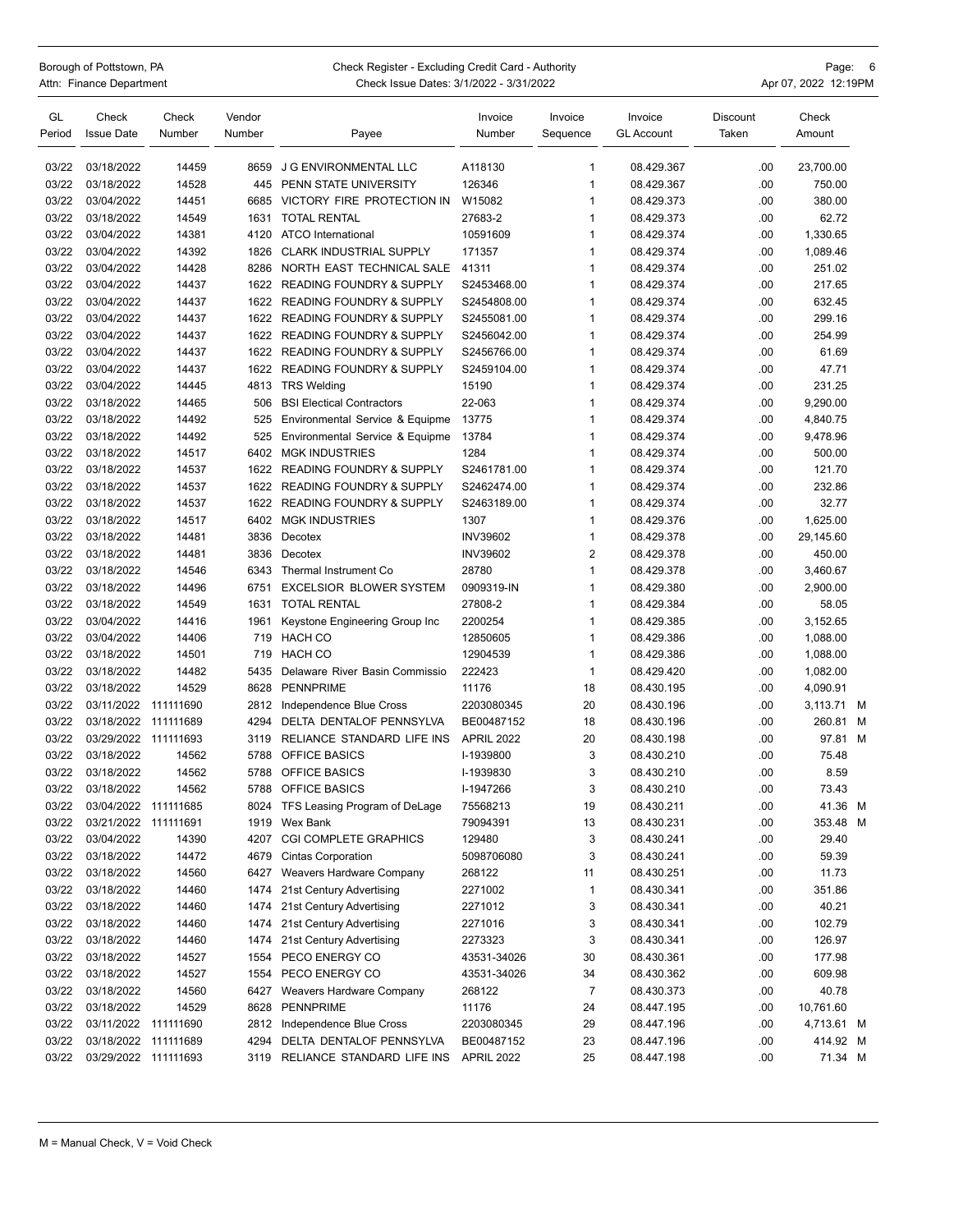| Borough of Pottstown, PA<br>Attn: Finance Department |                            |                                | Check Register - Excluding Credit Card - Authority<br>Check Issue Dates: 3/1/2022 - 3/31/2022 |                                     |                   |                     |                              |                          | Page: 7<br>Apr 07, 2022 12:19PM |  |  |
|------------------------------------------------------|----------------------------|--------------------------------|-----------------------------------------------------------------------------------------------|-------------------------------------|-------------------|---------------------|------------------------------|--------------------------|---------------------------------|--|--|
| GL<br>Period                                         | Check<br><b>Issue Date</b> | Check<br>Number                | Vendor<br>Number                                                                              | Payee                               | Invoice<br>Number | Invoice<br>Sequence | Invoice<br><b>GL Account</b> | <b>Discount</b><br>Taken | Check<br>Amount                 |  |  |
|                                                      |                            | Total SEWER OPERATING FUND 08: |                                                                                               |                                     |                   |                     |                              | .00                      | 402,535.34                      |  |  |
|                                                      | <b>SEWER LINES FUND 18</b> |                                |                                                                                               |                                     |                   |                     |                              |                          |                                 |  |  |
| 03/22                                                | 03/04/2022                 | 14430                          | 5591                                                                                          | <b>PC Solutions</b>                 | CW112448          | 5                   | 18.407.451                   | .00                      | 4.98                            |  |  |
| 03/22                                                | 03/04/2022                 | 14430                          | 5591                                                                                          | <b>PC Solutions</b>                 | CW112449          | 5                   | 18.407.451                   | .00                      | 5.25                            |  |  |
| 03/22                                                | 03/04/2022                 | 14430                          | 5591                                                                                          | <b>PC Solutions</b>                 | CW112450          | 5                   | 18.407.452                   | .00                      | 56.40                           |  |  |
| 03/22                                                | 03/04/2022                 | 14430                          | 5591                                                                                          | <b>PC Solutions</b>                 | CW112527          | 5                   | 18.407.452                   | .00                      | 14.14                           |  |  |
| 03/22                                                | 03/18/2022                 | 14529                          | 8628                                                                                          | <b>PENNPRIME</b>                    | 11176             | 30                  | 18.436.195                   | .00                      | 1.545.27                        |  |  |
| 03/22                                                | 03/11/2022                 | 111111690                      | 2812                                                                                          | Independence Blue Cross             | 2203080345        | 31                  | 18.436.196                   | .00                      | 4,001.57 M                      |  |  |
| 03/22                                                | 03/18/2022                 | 14523                          | 3124                                                                                          | Occupational Health- Ptown Hos      | 21288             | 4                   | 18.436.196                   | .00                      | 75.00                           |  |  |
| 03/22                                                | 03/18/2022                 | 14523                          | 3124                                                                                          | Occupational Health- Ptown Hos      | 21288             | 5                   | 18.436.196                   | .00                      | 30.00                           |  |  |
| 03/22                                                | 03/18/2022                 | 111111689                      | 4294                                                                                          | DELTA DENTALOF PENNSYLVA            | BE00487152        | 30                  | 18.436.196                   | .00                      | 254.01 M                        |  |  |
| 03/22                                                | 03/29/2022                 | 111111693                      | 3119                                                                                          | RELIANCE STANDARD LIFE INS          | <b>APRIL 2022</b> | 32                  | 18.436.198                   | .00                      | 93.36 M                         |  |  |
| 03/22                                                | 03/21/2022 111111691       |                                | 1919                                                                                          | <b>Wex Bank</b>                     | 79094391          | 15                  | 18.436.231                   | .00                      | 330.69 M                        |  |  |
| 03/22                                                | 03/18/2022                 | 14508                          | 2723                                                                                          | Kinber                              | <b>INV5929</b>    | 9                   | 18.436.324                   | .00                      | 27.90                           |  |  |
| 03/22                                                | 03/18/2022                 | 14508                          | 2723                                                                                          | Kinber                              | <b>INV6020</b>    | 9                   | 18.436.324                   | .00                      | 27.90                           |  |  |
| 03/22                                                | 03/18/2022                 | 14527                          | 1554                                                                                          | PECO ENERGY CO                      | 43531-34026       | 26                  | 18.436.361                   | .00                      | 29.94                           |  |  |
| 03/22                                                | 03/18/2022                 | 14527                          | 1554                                                                                          | PECO ENERGY CO                      | 43531-34026       | 50                  | 18.436.361                   | .00                      | 6.19                            |  |  |
| 03/22                                                | 03/18/2022                 | 14527                          | 1554                                                                                          | PECO ENERGY CO                      | 43531-34026       | 53                  | 18.436.361                   | .00                      | 30.08                           |  |  |
| 03/22                                                | 03/04/2022                 | 14378                          | 1491                                                                                          | A D Moyer                           | 336044            | $\mathbf{1}$        | 18.436.375                   | .00                      | 20.60                           |  |  |
| 03/22                                                | 03/04/2022                 | 14418                          | 3094                                                                                          | L B WATER SERVICE INC               | 3564353           | 1                   | 18.436.375                   | .00                      | 281.70                          |  |  |
| 03/22                                                | 03/04/2022                 | 14437                          | 1622                                                                                          | <b>READING FOUNDRY &amp; SUPPLY</b> | S2459424.00       | 1                   | 18.436.375                   | .00                      | 48.63                           |  |  |
| 03/22                                                | 03/18/2022                 | 14460                          | 1474                                                                                          | 21st Century Advertising            | 2271011           | 1                   | 18.436.375                   | .00                      | 351.86                          |  |  |
| 03/22                                                | 03/18/2022                 | 14461                          | 1491                                                                                          | A D Moyer                           | 340999            | 1                   | 18.436.375                   | .00                      | 5.15                            |  |  |
| 03/22                                                | 03/18/2022                 | 14461                          | 1491                                                                                          | A D Moyer                           | 341011            | $\mathbf{1}$        | 18.436.375                   | .00                      | 7.15                            |  |  |
|                                                      |                            | Total SEWER LINES FUND 18:     |                                                                                               |                                     |                   |                     |                              | .00.                     | 7,247.77                        |  |  |
|                                                      | <b>Grand Totals:</b>       |                                |                                                                                               |                                     |                   |                     |                              | .00                      | 790,169.33                      |  |  |